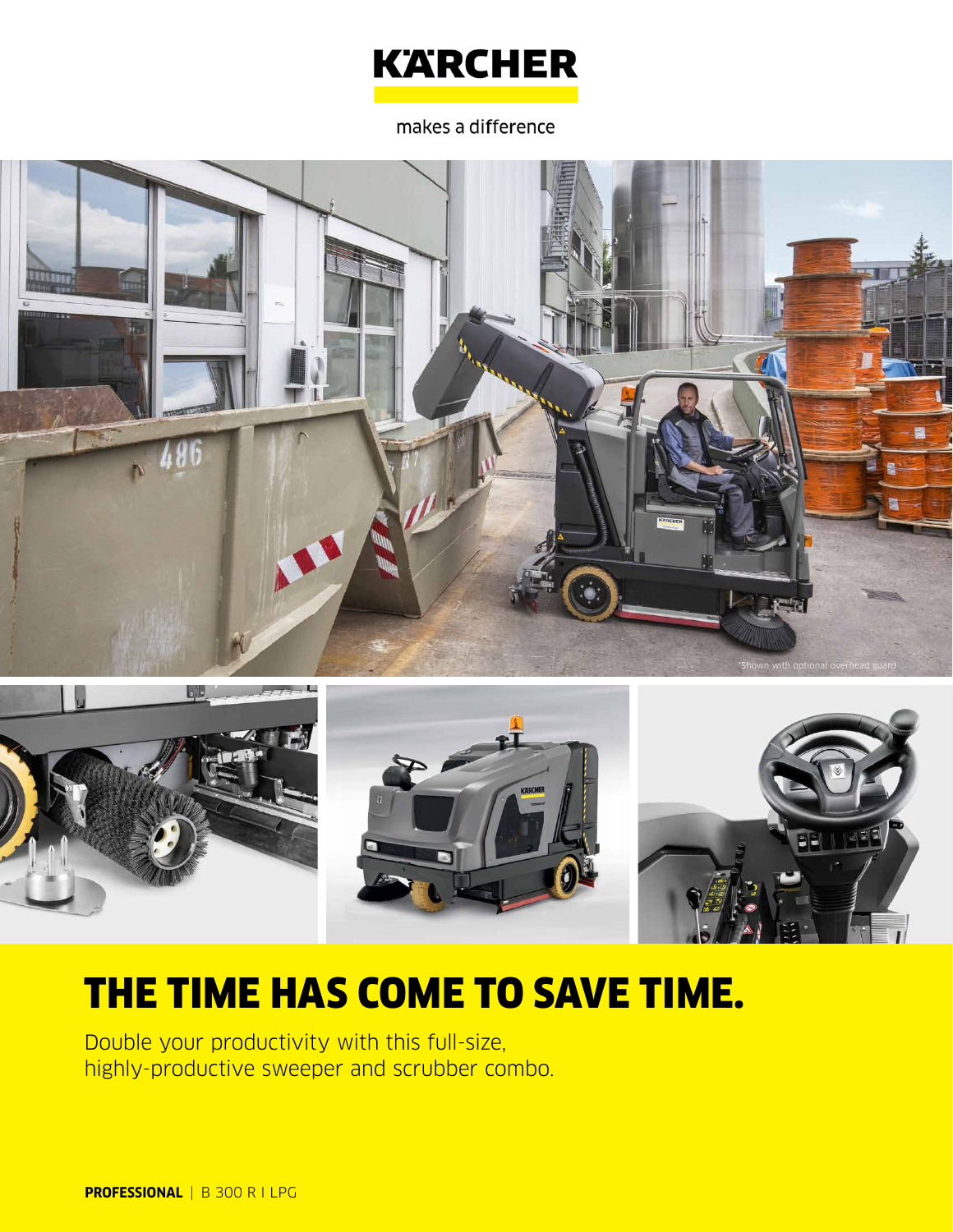# **It's about time.**

Every aspect of the Kärcher B 300 R I Lpg was designed to save you time, ultimately saving you money. This machine achieves an astronomical 178,144 ft<sup>2</sup>/hr cleaning performance. Scrub while you sweep with this dual-purpose industrial cleaner. Enjoy the practicality of the 59-inch maximum dump height of the large 47.5-gallon debris container. Pivotable side-brushes ensure you clean close to the edge every time. To ensure you get a quick return on your investment we built the B 300 with a best-in-class 69-inch working width.

Count on the heavy-duty steel frame and the Kubota LPG engine to provide power and reliability for years to come. Never lose sight of where you are going with the commanding view from the driver's seat of the B 300.











### **1 Extremely productive**

- Scrub and sweep with one machine at the same time
- Best-in-class productivity with a class-leading width of 69 inches
- Get up to 178,000 ft<sup>2</sup>/hr with this time saving model

#### **2 Easy-to-use**

- Hydraulic high-dump disposal feature is productive and practical
- Good visibility from un-obstructed driving position
- Close to the edge cleaning at both sides with pivotable side brushes / scrub deck
- Simple, yet robust controls

### **3 Heavy-duty construction**

Massive heavy-duty steel frame

### **4 Designed for the real world**

- Unlimited runtime with LPG
- Kubota LPG driven combustion engine for power and reliability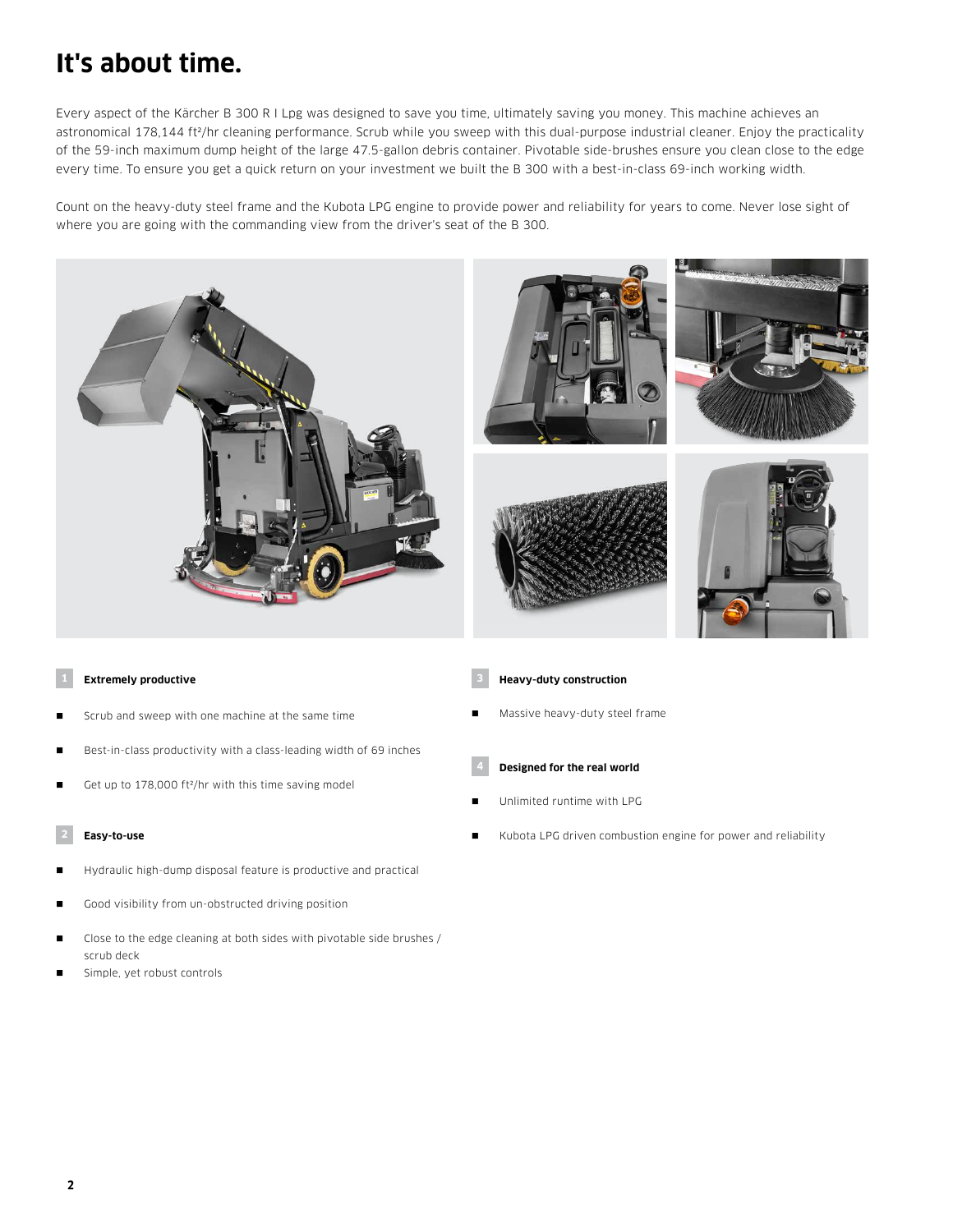# **Technical Specifications and Order Numbers.**



# **B 300 R I LPG**

| <b>TECHNICAL SPECIFICATIONS</b>        |           |                               |
|----------------------------------------|-----------|-------------------------------|
| Weight                                 |           | $Ibs$ 3,913                   |
| Length                                 |           | in $94.5$                     |
| Width-frame                            |           | in 60.6                       |
| Height                                 | in        | 69.3                          |
| Height with overhead guard             |           | $in 80-84$                    |
| Engine (four cylinder)                 | hp        | 52                            |
| Solution tank size                     |           | gal 79.25                     |
| Recovery tank size                     | gal       | 79.25                         |
| Debris hopper size                     |           | gal 47.5                      |
| Main scrub brush width                 | in        | 41.1                          |
| Squeegee width                         |           | in 56.7                       |
| Cleaning width with two side brushes   | in.       | 69.1                          |
| Cleaning width with one side brush     |           | in 55.1                       |
| Dumping height-debris bin              | in        | 59                            |
| Minimum aisle turn                     |           | in $124$                      |
| Max. driving speed-transport           | $mph$ 7.5 |                               |
| Max. driving speed-scrubbing           | mph 6.65  |                               |
| Max. climbing ability-transport        |           | % 16                          |
| Max. climbing ability-scrubbing        | %         | 14                            |
| Operational run time w/32-lb. Lpg tank | hours     | 5                             |
| Sound level                            |           | dBA 87-103                    |
| Theoretical productivity sweeping      |           | ft <sup>2</sup> /hr $178.144$ |

# **EQUIPMENT**

| <b>Order No.</b> | <b>Item Description</b>                                                                                                      |
|------------------|------------------------------------------------------------------------------------------------------------------------------|
| 9.841-430.0      | B 300 R I Lpg sweeper-scrubber, with right scrub deck, working lights, warning beacon                                        |
| 9.841-431.0      | B 300 R I Lpg sweeper-scrubber, with right scrub deck, working lights, warning beacon, left sweep brush                      |
| 9.841-432.0      | B 300 R I Lpg sweeper-scrubber, with right scrub deck, working lights, warning beacon, left sweep brush, tall overhead guard |
| 9.841-433.0      | B 300 R I Lpg sweeper-scrubber, with right scrub deck, working lights, warning beacon, tall overhead guard                   |
|                  |                                                                                                                              |

### **ACCESSORIES**

|        | Order No.   | <b>Item Description</b>                                                        |
|--------|-------------|--------------------------------------------------------------------------------|
|        | 6.680-368.0 | Main roller brush, medium hardness, 41-inches-two required                     |
|        | 6.680-338.0 | Disc scrub brush, regular-for side scrub deck                                  |
|        | 6.680-410.0 | Front wheel complete assembly, standard (yellow)                               |
| п      | 6.680-376.0 | Rear wheel, complete (1)-two required                                          |
|        | 6.680-372.0 | Squeegee set, standard-rubber                                                  |
|        | 6.680-220.0 | Main scrub deck-side squeegees (red)                                           |
|        | 6.680-362.0 | Main scrub deck-rear dust rubber                                               |
|        | 6.680-371.0 | Squeegee for side scrub deck                                                   |
|        | 6.680-374.0 | Dust filter cartridge-polyurethane                                             |
|        | 6.680-534.0 | Recovery tank panel filter-polyurethane                                        |
|        | 8.640-208.0 | Seat belt                                                                      |
| $\Box$ | 6.680-369.0 | Main roller brush, very hard, 41-inch-two required                             |
| □      | 6.680-335.0 | Side sweep brush, regular                                                      |
| $\Box$ | 6.680-336.0 | Side sweep brush, hard-with steel bristles                                     |
| □      | 6.680-339.0 | Disc scrub brush, hard-for side scrub deck                                     |
| $\Box$ | 8.638-549.0 | Left side scrub deck kit (factory install only)                                |
| $\Box$ | 8.638-550.0 | Overhead guard-4-inches lower height than "tall" design (factory install only) |
| $\Box$ | 6.680-377.0 | Front wheel and rim only, super grip tire                                      |
| □      | 6.680-373.0 | Squeegee set, polyurethane                                                     |
| $\Box$ | 6.680-370.0 | Main scrub deck-side squeegees (polyurethane)                                  |

Included **Optional**